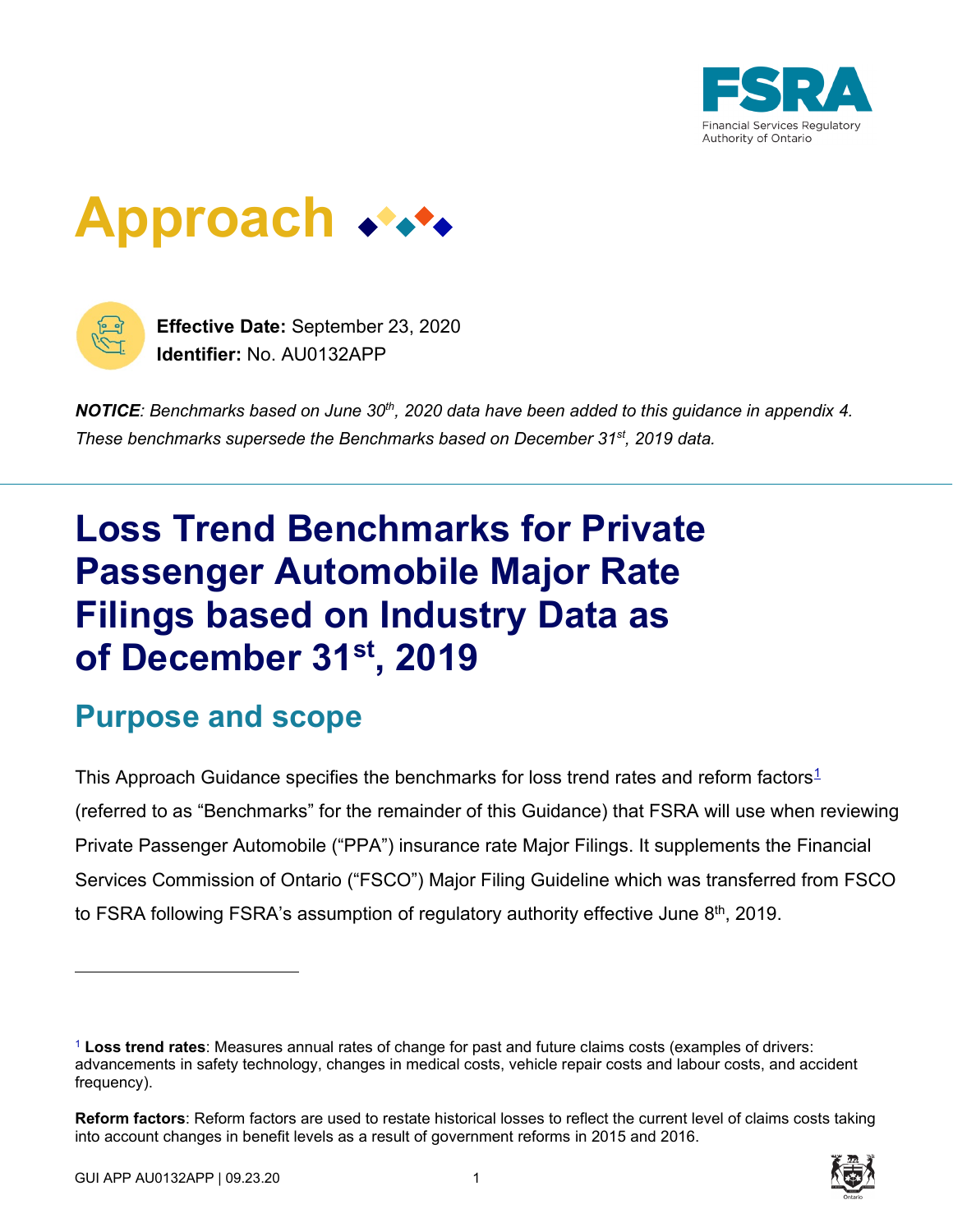

This Guidance also supersedes the introductory paragraph and items 1 and 2 of Exhibit 2 of the FSCO Technical Notes for Automobile Insurance Rate and Risk Classification Filings (the "Technical Notes") that accompany the FSCO Major Filing Guideline.

In addition to specifying the Benchmarks, this Guidance describes how FSRA uses benchmarks in its review of auto insurance rate filings.

### **Rationale and background**

#### **Ratemaking legal framework**

Section 3 of the *Automobile Insurance Rate Stabilization Act, 2003* (the "AIRSA") requires all insurers writing non-fleet automobile insurance on the Ontario Automobile Policy ("OAP 1") or Ontario Driver's Policy ("OPF 2"), to have their rates and risk classification system approved or authorized by FSRA. $<sup>2</sup>$  FSRA is required to refuse an application for approval of rates if, amongst</sup> other factors, the proposed risk classification system or the proposed rates are not "just and reasonable"; the Benchmarks are used to assist FSRA in making this determination.

Section 3 of the AIRSA also provides that an application (referred to as a "filing") for approval of rates and risk classification systems shall be in a form approved by FSRA and shall be filed together with such information, material and evidence as FSRA specifies. Details of the applicable forms are outlined in the Major Filing Guideline and its associated Technical Notes, which this Guidance is intended to supplement.

<sup>2</sup> Pursuant to Section 3(2) of the *Automobile Insurance Rate Stabilization Act, 2003*, an application for approval of a risk classification system or rates shall be in a form approved by the Chief Executive Officer and shall be filed together with such information, material and evidence as the Chief Executive Officer may specify. However, for the purposes of this Approach Guidance, the reference will be to FSRA.

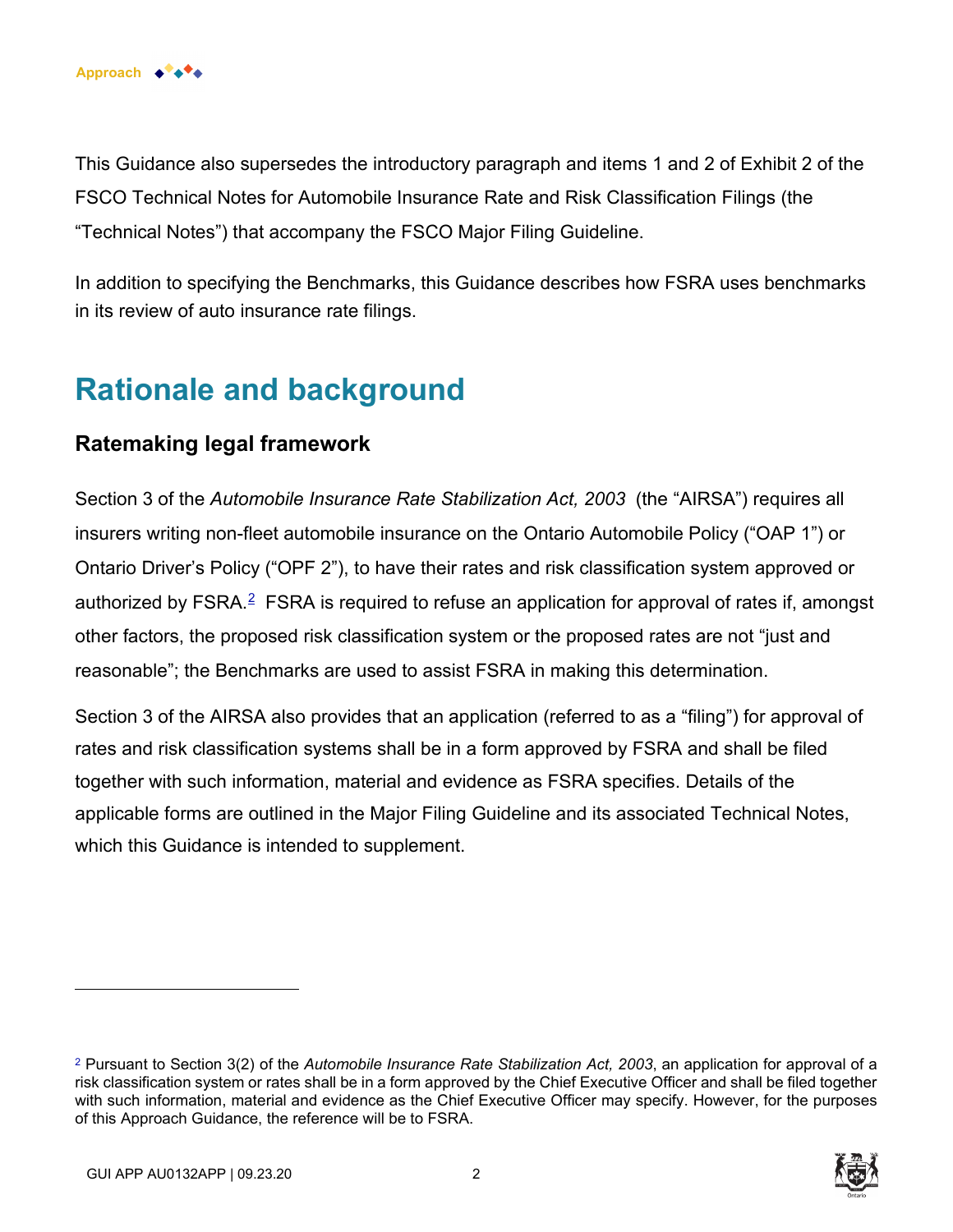

#### **FSRA mandate**

In supervising and regulating the insurance sector, FSRA is required to administer and enforce the statutes and their respective regulations in a manner that will carry out FSRA's objects, $^{\underline{3}}$  in particular:

- To contribute to public confidence in the insurance sector.
- To monitor and evaluate developments and trends in the insurance sector.
- To promote transparency and disclosure of information by the insurance sector.
- To promote high standards of business conduct.
- To protect the rights and interests of insurance consumers.
- To foster a strong, sustainable, competitive and innovative insurance sector.

FSRA's Approach as outlined in this Guidance is in furtherance of FSRA's statutory objects and its duties under AIRSA.

#### **Principles**

In addition to FSRA's statutory obligations, FSRA's [Rate Regulation Principles](https://www.fsrao.ca/industry/auto-insurance-sector/guidance/standard-filing#appendix1) ("RRP") are foundational to its approach to auto insurance rate regulation. In deciding to provide an updated Approach on the Benchmarks, which are a critical part of auto insurance rate regulation, FSRA was guided by the principles of *Transparency & Disclosure* and *Simplicity* under the RRP.



<sup>3</sup> See *Financial Services Regulatory Authority of Ontario Act, 2016,* s.3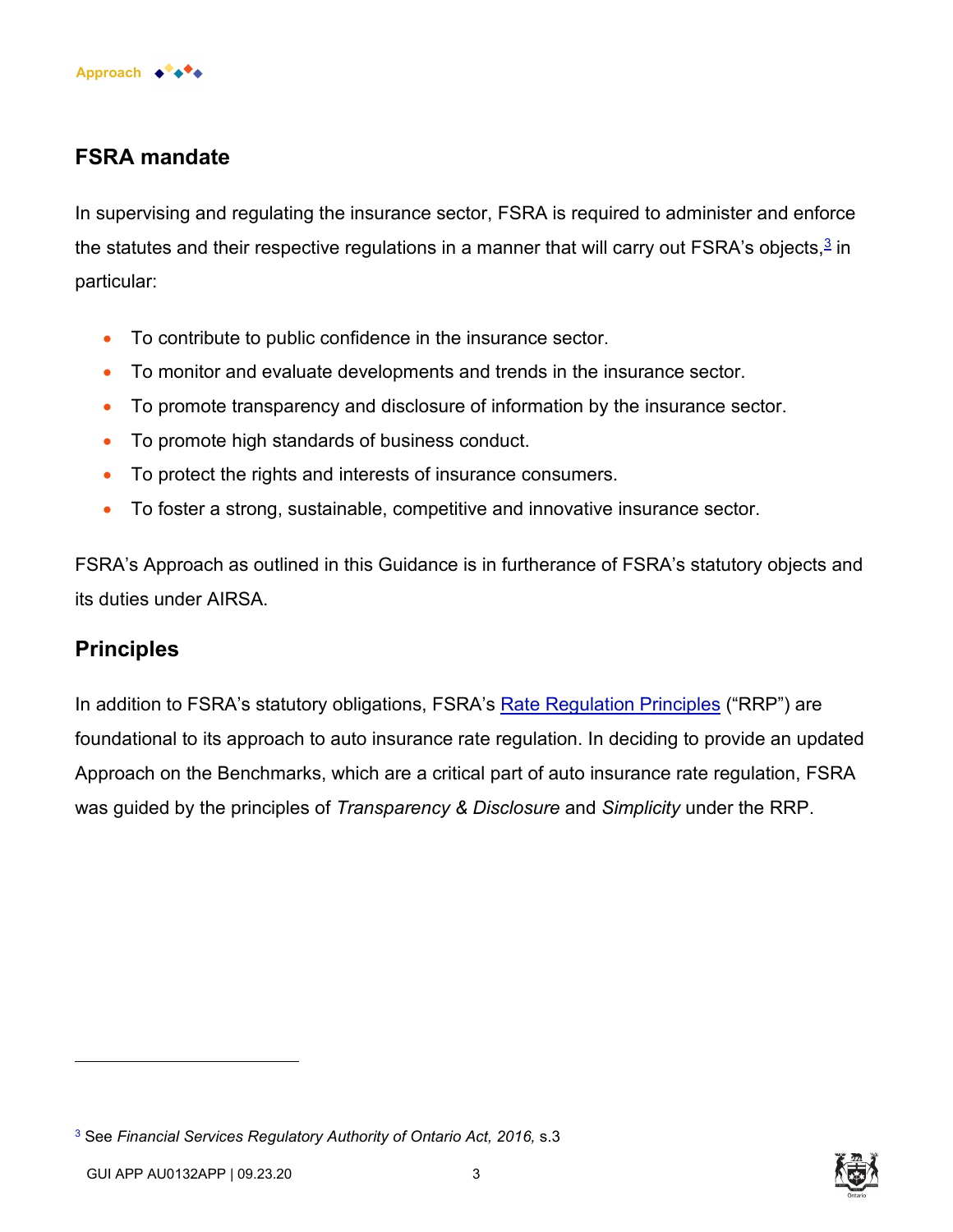### **Benchmarks**

**Approach** ◆ ◆ ◆ ◆

#### **Derivation process**

FSRA retained Oliver Wyman (the "Consultant") to independently derive the loss trends and reform factors, the results of which were used by FSRA in setting the Benchmarks for rate filing reviews. The Consultant's report, which outlines the complete derivation, can be accessed through the links found in Appendix 1.

The Consultant's analysis reflects feedback that FSRA received through a public consultation process. Further details on this consultation can be found in FSRA's consultation summary on [Loss Trend Benchmarks for Private Passenger Automobile Major Rate Filings based on Industry](https://www.fsrao.ca/engagement-and-consultations/public-consultation-fsras-loss-trend-benchmarks-private-passenger-automobile-major-rate-filings/fsras-summary-consultation-loss-trend-benchmarks-private-passenger-automobile-major-rate-filings-based-industry-data) Data as of December 31st, 2019, and a summary of the comments received and the Consultant's response to them is found in section 8 of the Consultant's report.

The Benchmarks analysis is based on Ontario insurance industry Private Passenger Automobile ("PPA") loss experience reported to the General Insurance Statistical Agency ("GISA") as of December 31, 2019. FSRA's Actuarial Services unit conducts a thorough review of GISA data to ensure its validity and works closely with GISA's consulting actuary to ensure the resulting projections are reasonable – for more information on this process, please refer to [Appendix 3](https://www.fsrao.ca/fr/pour-le-secteur/secteur-de-lassurance-automobile/lignes-directrices/taux-de-reference-des-tendances-en-matiere-de-sinistres-pour-les-depots-de-taux-en-formule-integrale-visant-les-voitures-de-tourisme-dapres-les-donnees-de-lindustrie-au-31-decembre-2019#appendix3). As per Actuarial Standards of Practice regarding use of another actuary's work, the Consultant also reviews the reasonableness of GISA's Loss Development Factors (LDFs) before its use in the loss trend analysis.

#### **Use of Benchmarks**

The Benchmarks form a cornerstone of FSRA's approach to reviewing PPA rate filings.

The majority of premium (or "rate") an insurer collects pays for losses that its customers will incur in the future. To estimate these future losses, the insurer relies on a variety of assumptions. FSRA regulates Ontario automobile insurance rates and uses the Benchmarks to evaluate if an insurer's assumptions are appropriate when the insurer seeks approval for changes to its rates.

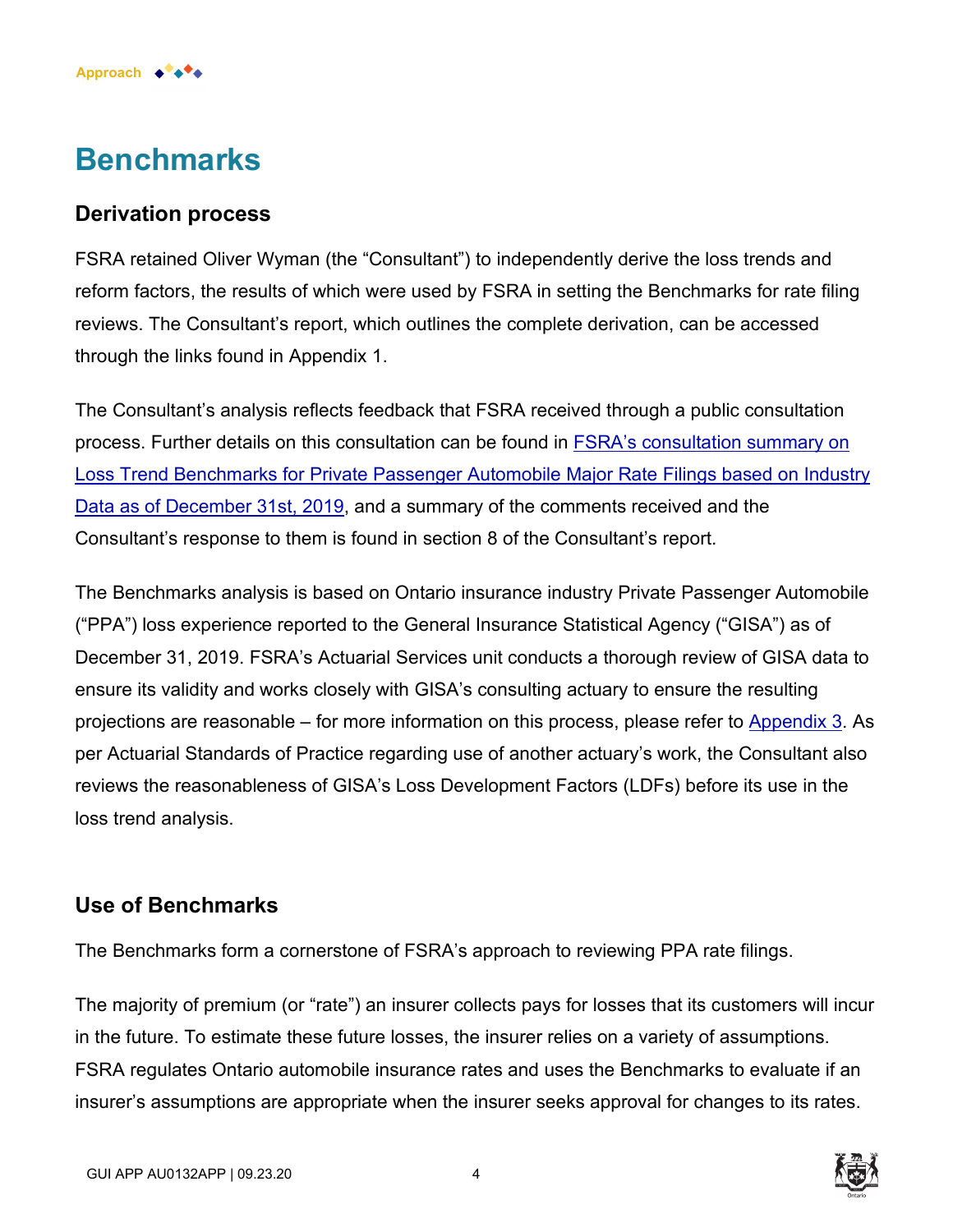Where an insurer has credible internal loss experience and it can demonstrate that its derivation and application of reform factors and loss trends is both appropriate and sound then FSRA does allow insurers to deviate from Benchmarks, whether lower or higher. The role of Benchmarks is particularly important in the case that an insurer's internal loss experience is not credible enough to determine company-specific reform factors and/or loss trends. If, after reviewing a rate filing, FSRA determines that this is the case and that the insurer's estimates are not appropriate, then FSRA will use the Benchmarks to assist in proposing alternative assumptions to use in rate filings.

#### **Selected Benchmarks for loss trend rates and reform factors**

The Benchmarks, as outlined below, apply to rate filings submitted on or after **September 23, 2020**.

|                                              | <b>Loss Trend Rate</b> |               |                | <b>Reform</b> |
|----------------------------------------------|------------------------|---------------|----------------|---------------|
| <b>Coverage</b>                              | <b>Past</b>            | <b>Future</b> | <b>Cut-off</b> | <b>Factor</b> |
| <b>Bodily Injury</b>                         | 1.1%                   | $-7.5%$       | $1-Apr-16$     | 1.000         |
| <b>Property Damage</b>                       | 4.2%                   | 4.2%          | $1$ -Oct-19    | 1.000         |
| Direct Compensation - Property Damage        | 0.5%                   | 9.2%          | $1-Jan-13$     | 1.000         |
| Accident Benefits - Med/Rehab/AC             | 7.6%                   | 0.2%          | $1 - Jun-16$   | 0.778         |
| <b>Accident Benefits - Disability Income</b> | 5.8%                   | $-0.4%$       | $1 - Jun-16$   | 0.869         |
| <b>Accident Benefits - Funeral and Death</b> | $0.0\%$                | $0.0\%$       | $1 - Jun-16$   | 1.000         |
| <b>Accident Benefits - Total</b>             | 7.1%                   | 0.0%          | $1 - Jun-16$   | 0.800         |
| Uninsured Automobile                         | $-7.0\%$               | $-7.0%$       | $1-Oct-19$     | 1.000         |
| Collision                                    | 9.1%                   | 9.1%          | $1-Oct-19$     | 1.000         |
| Comprehensive                                | 10.6%                  | 10.6%         | $1-Oct-19$     | 1.000         |
| <b>Specified Perils</b>                      | 10.6%                  | 10.6%         | $1-Oct-19$     | 1.000         |
| <b>All Perils</b>                            | 8.9%                   | 8.9%          | $1-Oct-19$     | 1.000         |
| OPCF <sub>44</sub>                           | 1.1%                   | 1.1%          | $1-Oct-19$     | 1.000         |

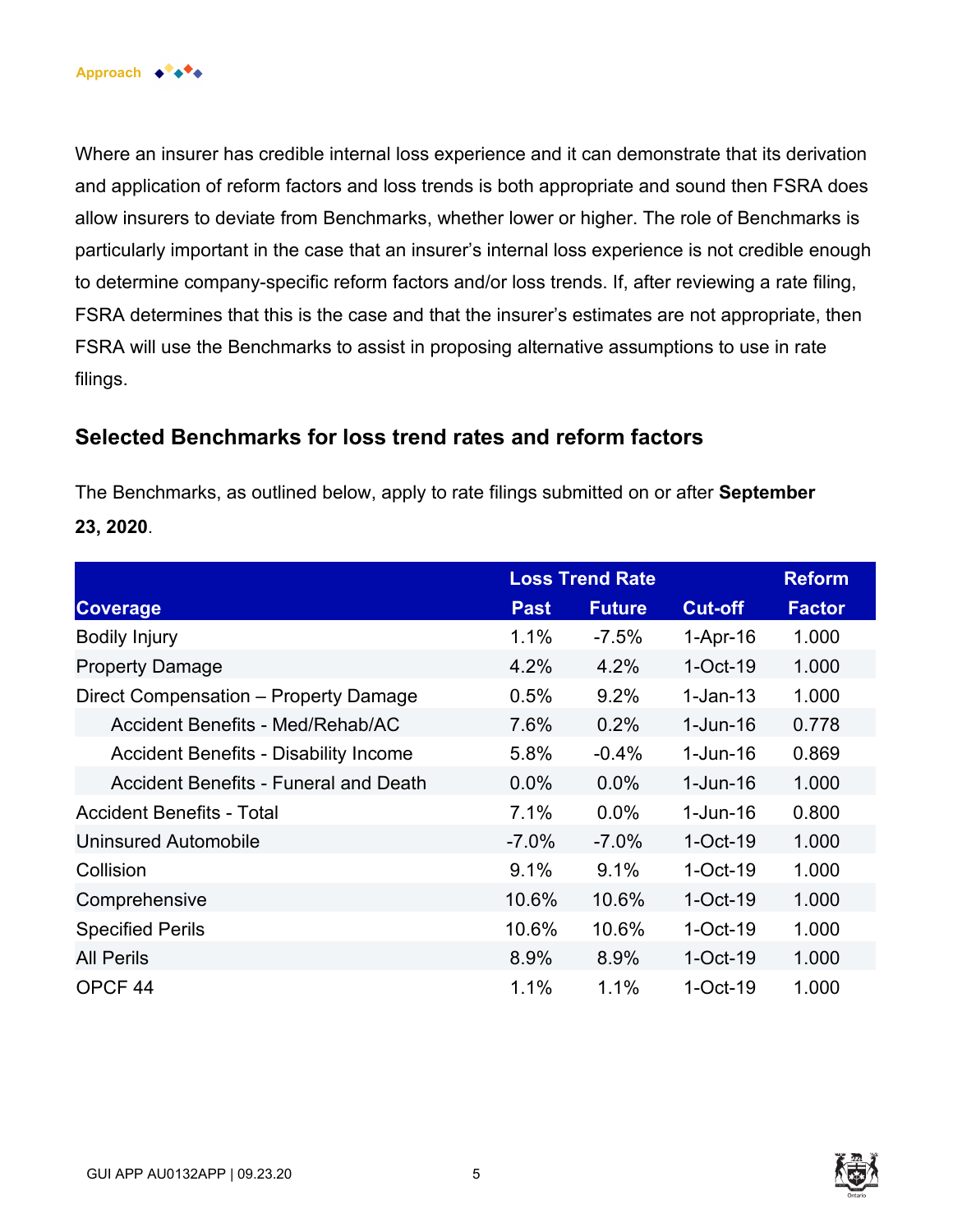

#### **Commentary**

FSRA has undertaken a thorough review of the Consultant's analysis on loss trends and reform factors and believes that the Consultant's analysis is prudent and reflective of recent developments and current conditions. Furthermore, the Consultant's analysis has been developed in accordance with accepted actuarial practices. Therefore, FSRA will be adopting the analysis results as FSRA Benchmarks for the purpose of rate filing reviews.

[Appendix 2](https://www.fsrao.ca/fr/pour-le-secteur/secteur-de-lassurance-automobile/lignes-directrices/taux-de-reference-des-tendances-en-matiere-de-sinistres-pour-les-depots-de-taux-en-formule-integrale-visant-les-voitures-de-tourisme-dapres-les-donnees-de-lindustrie-au-31-decembre-2019#appendix2) provides a comparison of the new benchmarks over those previously released. Loss trends for the five major coverages either remained level or increased. The loss trend for Comprehensive coverage increased significantly due to modelling changes made by the Consultant.

Analysis underlying the Benchmarks is based on pre-COVID-19 data, i.e. the loss trend rate Benchmarks are based on driving patterns and claims activities before COVID-19. Temporary adjustments may be necessary for rate applications with near-term effective dates to reflect reduced driving and claims activities as a result of COVID-19.

### **Effective date and future review**

This Approach became effective on **September 23, 2020**. The next benchmark development process will begin in fall 2020.

### **About this guidance**

This Guidance is an Approach. Approach Guidance describes FSRA's internal principles, processes and practices for supervisory action and application of Chief Executive Officer discretion. Approach Guidance may refer to compliance obligations but does not in and of itself create a compliance obligation. Visit [FSRA's Guidance Framework](https://www.fsrao.ca/regulation/guidance/fsra-guidance-framework) to learn more.

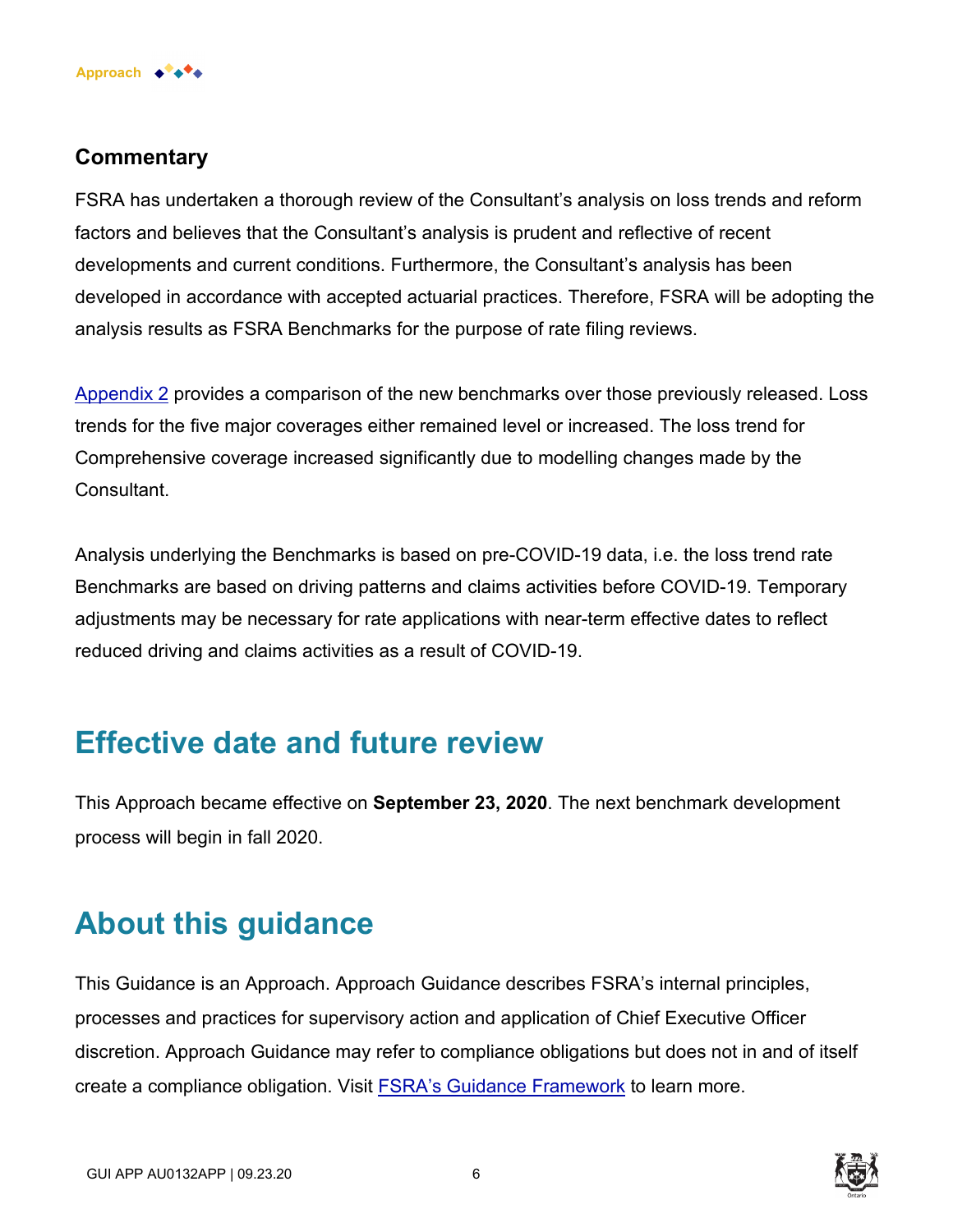## **Appendices and references**

#### **Appendix 1 – associated documents**

The table below provides a quick reference to all guidances, consultation summaries, and benchmarking reports produced since this Approach Guidance was launched.

| <b>Benchmark</b><br><b>Effective</b><br><b>Period</b> | <b>GISA Data</b><br><b>Evaluation</b><br><b>Date</b> | <b>Guidance</b>                   | <b>Consultation</b><br><b>Summary</b>                  | <b>Supporting Report</b>                                                                                                             |
|-------------------------------------------------------|------------------------------------------------------|-----------------------------------|--------------------------------------------------------|--------------------------------------------------------------------------------------------------------------------------------------|
| <b>December</b><br>21, 2020                           | <b>June 30,</b><br>2020                              | <b>Current</b><br><u>guidance</u> | N/A                                                    | <b>Oliver Wyman Report:</b><br>"Ontario Selected Private<br><b>Passenger Vehicles Loss Trend</b><br><b>Rates and Reform Factors"</b> |
| <b>September</b><br>23, 2020                          | December<br>30, 2019                                 | <b>Current</b><br><u>guidance</u> | $"2019-H2"$<br><b>Consultation</b><br><b>Summary</b> " | <b>Oliver Wyman Report:</b><br>"Ontario Selected Private<br><b>Passenger Vehicles Loss Trend</b><br><b>Rates and Reform Factors"</b> |
| May 15,<br>2020                                       | June 30,<br>2019                                     | $"2019-H1"$<br>Guidance"          | "2019-H1<br><b>Consultation</b><br>Summary"            | <b>Oliver Wyman Report:</b><br>"Ontario Selected Private<br><b>Passenger Vehicles Loss Trend</b><br><b>Rates and Reform Factors"</b> |

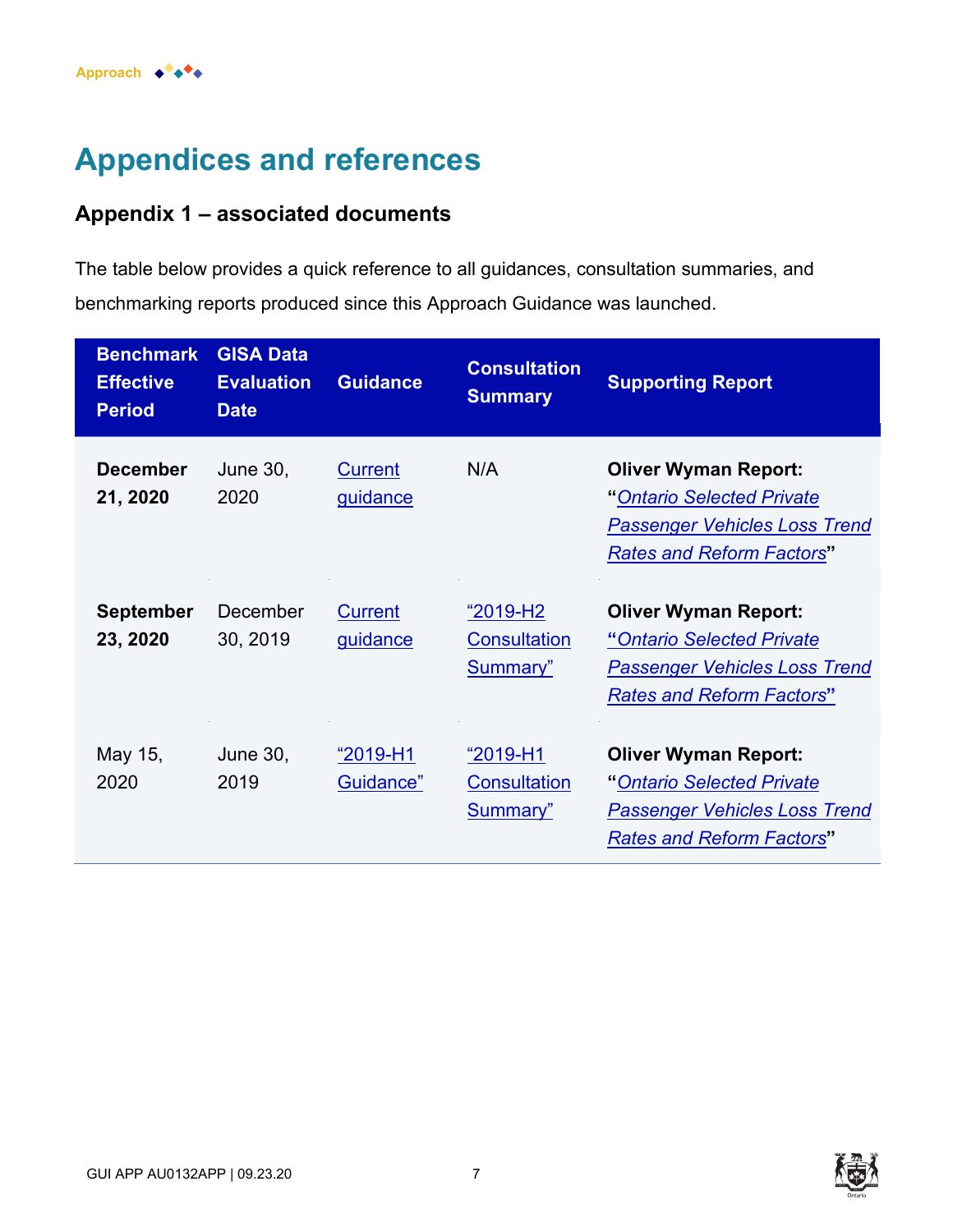

#### **Appendix 2 – comparison to previous benchmarks**

This appendix focuses on the change in future loss trend rates effected by the Guidance. Future loss trend rates reflect the expected annual rates of change for claims costs. On an overall basis ("All Coverage Combined"), the Benchmark future loss trend rate has increased from 2.4% to 3.4%. While it implies a slight increase in future loss costs from the prior iteration, loss costs are still expected to moderate from the prior year, where the future loss trend rate was 5.2%. The table below illustrates this change as well as the changes in the underlying major coverages which drive the total change.

|                                       | <b>Future loss trend rate</b>       |                         |  |
|---------------------------------------|-------------------------------------|-------------------------|--|
| Coverage                              | <b>Previous</b><br><b>benchmark</b> | <b>New</b><br>benchmark |  |
| <b>Bodily Injury</b>                  | $-8.3%$                             | $-7.5%$                 |  |
| <b>Accident Benefits</b>              | $-1.6%$                             | 0.0%                    |  |
| Direct Compensation - Property Damage | 9.2%                                | 9.2%                    |  |
| Collision                             | 9.1%                                | 9.1%                    |  |
| Comprehensive                         | 6.1%                                | 10.6%                   |  |
| All coverages combined*               | 2.4%                                | 3.4%                    |  |

*\*Note: All Coverages Combined is a weighted sum of the component coverage based on each coverage's share of losses*

The increase is driven by increased future loss trends for the Bodily Injury, Accident Benefits, and Comprehensive coverages. For more detailed information on the change in Benchmarks, please refer to the Commentary section of this Guidance.



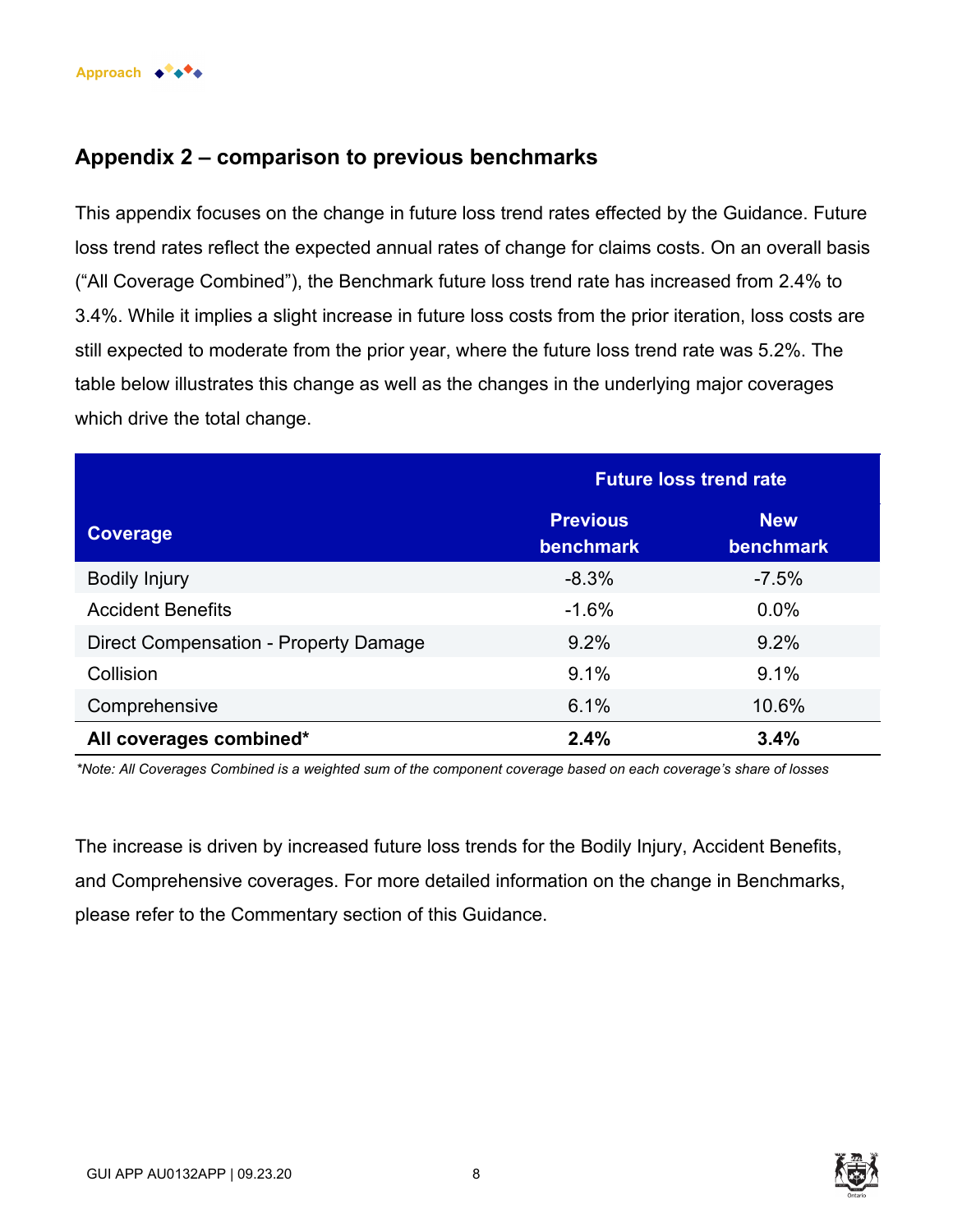#### **Appendix 3 – FSRA's process for reviewing and approving of GISA Automobile Statistical Plan PPA Factors Report and Ultimate Loss Projections**

This appendix explains how FSRA ensures that the ultimate loss and claim count projections used by the Consultant in its analysis are fit for use.

In addition to reviewing industry aggregate loss development data for each coverage, FSRA's Actuarial Services reviews every insurer's loss development data, twice a year, to identify any data reporting issues, changes in claims handling and case reserving practices. FSRA's Actuarial Services works with GISA's consulting actuary closely in order to understand each insurer's data issues, assessing the extent of each insurer's data issues by adding, removing, adjusting each insurer's data one at a time to understand the impact. GISA's final Loss Development Factors have accounted for adjustments made to those reporting issues, such that the impact of any distortions are immaterial at the aggregate industry level.

#### **References**

[FSRA's Summary of Consultation on Loss Trend Benchmarks for Private Passenger Automobile](https://www.fsrao.ca/engagement-and-consultations/public-consultation-fsras-loss-trend-benchmarks-private-passenger-automobile-major-rate-filings/fsras-summary-consultation-loss-trend-benchmarks-private-passenger-automobile-major-rate-filings-based-industry-data)  Major Rate Filings based on Industry Data as of December 31st, 2019: Consistent with its commitment to transparency in rate regulation and guidance development, FSRA conducted a public consultation on a preliminary benchmarks report prior to issuing this Approach Guidance. The summary of consultation page outlines the feedback gathered and how it was considered in the final benchmarks report.